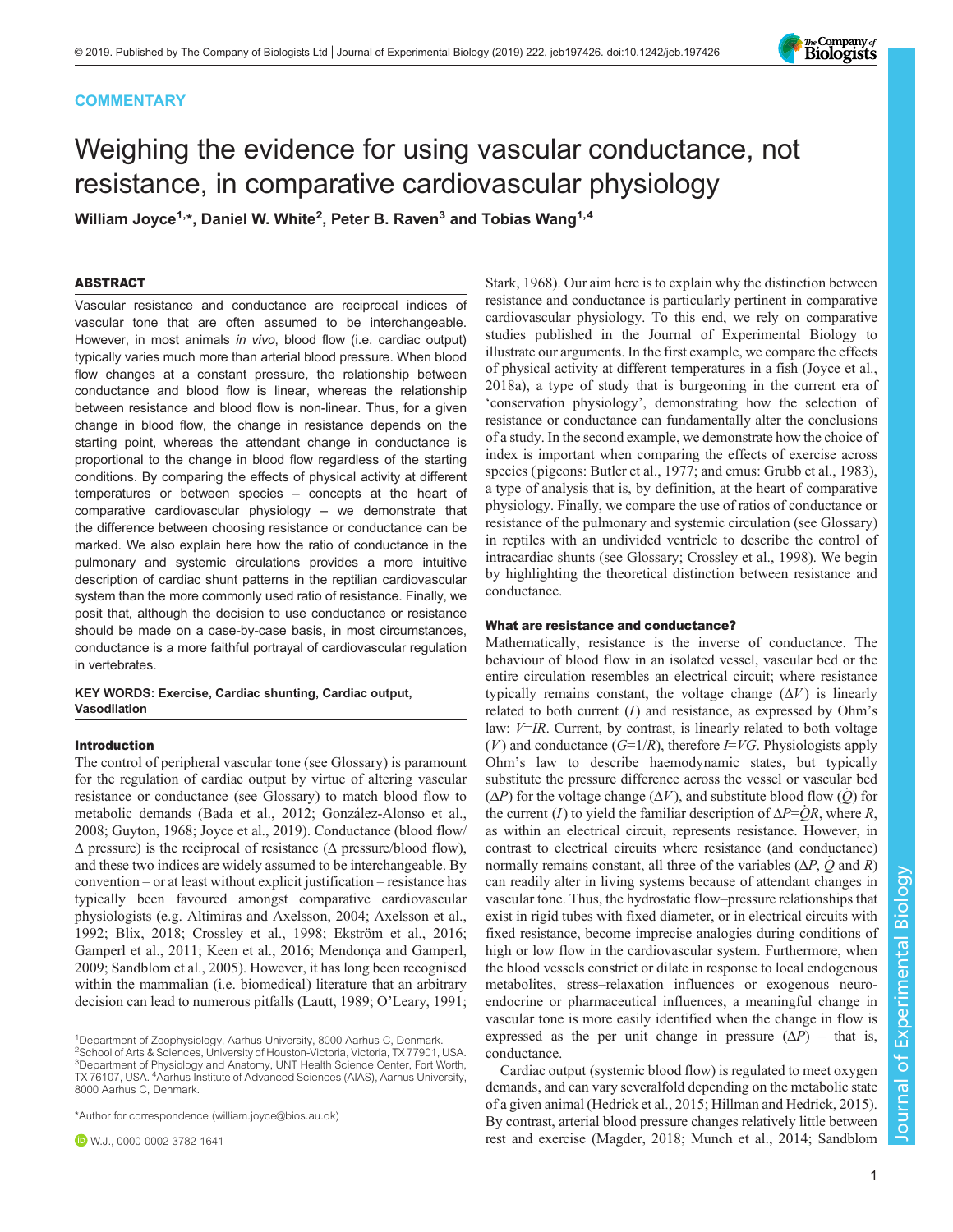#### <span id="page-1-0"></span>Glossary **Baroreflex**

The homeostatic mechanism that maintains a relatively constant arterial blood pressure.

#### Intracardiac shunt

The recirculation of oxygen-poor blood to the systemic circulation (rightto-left shunting) or oxygen-rich blood to the pulmonary circulation (left-toright shunting) due to mixing of blood in the heart.

## Pulmonary circulation

The pulmonary arteries, capillaries and veins, which carry oxygen-poor blood to the lungs and return oxygen-rich blood to the left atrium.

## Systemic circulation

The systemic arteries, capillaries and veins which supply the body with oxygen-rich arterial blood and return oxygen-poor blood to the right atrium.

## Vascular conductance

The ease with which blood flows through a circulation (or vascular bed) at a given pressure difference (the reciprocal of resistance).

## Vascular resistance

The hindrance to blood flow in a circulation (or a vascular bed) at a given pressure difference (the reciprocal of conductance).

#### Vascular tone

The degree of constriction of a given blood vessel, vascular bed or circulation.

[et al., 2005\)](#page-4-0). Indeed, the baroreflex (see Glossary) represents an exquisitely tuned homeostatic mechanism to maintain a nearconstant blood pressure in vertebrates [\(Raven et al., 2006](#page-4-0); [Van Vliet](#page-4-0) [and West, 1994](#page-4-0)).

In a hypothetical example, when blood flow changes at constant arterial and venous pressure, the relationship between conductance (the numerator) and blood flow is linear, whereas the relationship between resistance (the denominator) and blood flow is non-linear (Fig. 1). Thus, at low flow rates, a given change in flow is associated with a very large change in resistance (situation A; Fig. 1), whereas the same change at higher baseline flow rates is associated with a 12 times smaller change in resistance in this theoretical example provided in situation B (Fig. 1). By contrast, the change in conductance is proportional to the change in blood flow, irrespective of the starting point (Fig. 1).

## An intraspecific example – the effects of activity at two temperatures

In a recently published study on the Antarctic icefish Chaenocephalus aceratus, which do not express haemoglobin, [Joyce and colleagues \(2018a\)](#page-4-0) reported the effects of physical activity on cardiac output and dorsal aortic pressure at three temperatures (0.8, 4 and 8°C) [\(Joyce et al., 2018a](#page-4-0)). Data from this study are replotted in [Fig. 2,](#page-2-0) where central venous pressure is assumed to be negligible when calculating the pressure gradient. At the highest and lowest temperatures, cardiac output changes by approximately the same magnitude from rest to activity (15.4 or 14.0 ml min−<sup>1</sup> at 0 and 8°C, respectively). However, because the resting blood flow at high temperature is on the plateauing portion of the resistance curve [\(Fig. 2A](#page-2-0)), the large change in blood flow is associated with a very small change in resistance. Indeed, using a conventional repeated-measures two-way ANOVA accompanied by Sidak's *post hoc* test, although there are significant  $(P<0.05)$ decreases in resistance at lower temperatures, there is no statistically significant change in resistance from rest to activity at  $8^{\circ}$ C (P=0.13; [Fig. 2B](#page-2-0)). By contrast, there is an almost linear relationship between blood flow and conductance [\(Fig. 2](#page-2-0)C), despite the small decrease in dorsal aortic pressure (from approximately 1.8 to 1.3 kPa) with



Fig. 1. The hypothetical relationship between vascular conductance, and resistance, and blood flow when the pressure gradient does not change, as in the cardiovascular system of most vertebrates. Situations A and B are cases in which blood flow changes by the same amount (10 a.u.). However, in case A, resistance changes 12-fold more than in case B. Conductance, meanwhile, changes by the same magnitude, and so is not sensitive to the starting condition and is proportional to the change in blood flow. Units are arbitrary (a.u.) and illustrative only. Vertical brackets highlight the change in resistance  $(\Delta R)$  or change in conductance  $(\Delta G)$  in each situation.

increasing temperature ([Joyce et al., 2018a](#page-4-0)). This means that the change in vascular conductance from rest to activity is similar, and always statistically significant, across temperatures ([Fig. 2](#page-2-0)D), unlike the situation for resistance.

Thus, based on the above analysis, choosing resistance as the index to describe the physiological responses would lead to the erroneous (albeit fashionable) conclusion that the regulation of vascular tone is compromised at high temperature. This is clearly not the case – not only was the increase in flow similar at 0 and 8°C but also dorsal aortic pressure essentially did not change from rest to activity at 0°C, instead exhibiting a small, albeit significant (P<0.05), decrease (∼0.1 kPa) at 8°C, despite the elevation in blood flow [\(Joyce et al., 2018a](#page-4-0)). Thus, conductance clearly provides a more faithful representation of the change in vascular status compared with resistance.

# An interspecific example – the effects of activity in two species of birds

As within individual animals, arterial pressure is also regulated within relatively narrow limits within species belonging to the same taxonomic class, especially within endotherms (mammals and birds), in which it is striking that blood pressure tends to increase only slightly, or not at all, with body mass ([Poulsen et al., 2018; Seymour and](#page-4-0) [Blaylock, 2000; White and Seymour, 2014](#page-4-0)). Larger animals obviously require a greater absolute cardiac output; thus, when comparing animals of different sizes, we have a situation where blood flow 'changes' (between species) much more than the pressure gradient. This problem is compounded when the effects of exercise are considered, because, just like in ectotherms, in birds and mammals arterial pressure changes very little from the resting state ([Butler et al.,](#page-4-0) [1977](#page-4-0); [Grubb, 1982; Grubb et al., 1983; Munch et al., 2014](#page-4-0)).

Birds provide a prime example as they show little variation in blood pressure, but can exhibit very large changes in cardiac output,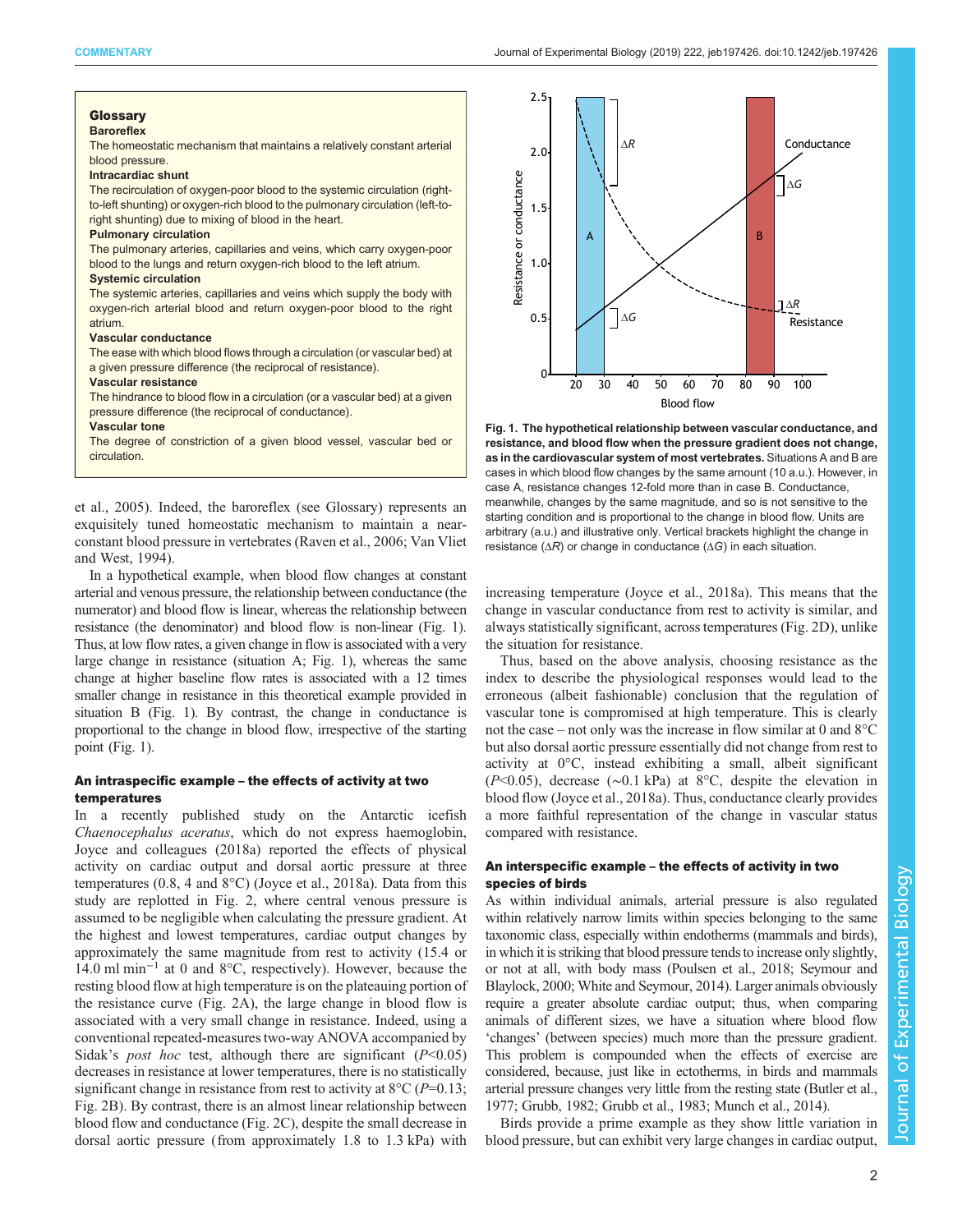<span id="page-2-0"></span>



for example during running ( particularly in ratites) or flight. To provide an example, we compare the effects of treadmill exercise in the emu (Dromaius novaehollandiae; [Grubb et al., 1983](#page-4-0)) with flight in the pigeon (Columba livia; [Butler et al., 1977](#page-4-0)). Emus have a 10-fold greater resting absolute cardiac output than pigeons (2546 versus 245 ml min−<sup>1</sup> ; Fig. 3), as would be expected given their much larger body mass (37.5 versus 0.44 kg). Likewise, during exercise, blood flow increases by a greater absolute magnitude in the emu than in the pigeon (Fig. 3). Because arterial blood pressure is similar in emus and pigeons (approximately 17 and 19 kPa, respectively) and does not change materially with exercise, the relationships between resistance or conductance and blood flow are essentially as predicted in [Fig. 1.](#page-1-0) Thus, despite exhibiting a much smaller change in absolute cardiac output, exercising pigeons show a paradoxically greater change in resistance than emus (Fig. 3A). By contrast, the changes in conductance in the different species are

proportional to the changes in blood flow (Fig. 3B). Given that this relationship is simply an inevitable mathematical product when blood flow changes at stable pressure, it is relevant across taxa whenever species with similar arterial blood pressure but different cardiac output are compared.

# Conductance and resistance ratios – the regulation of cardiac shunts in reptiles and amphibians

Most reptiles (with the exception of crocodiles), as well as amphibians, possess hearts that comprise a single ventricle that supplies both the systemic and pulmonary circulations ([Hicks,](#page-4-0) [2002; Jensen et al., 2013; White, 1968\)](#page-4-0). As a result, the heart is capable of generating large intracardiac shunts, where oxygen-poor blood can re-enter the systemic circulation and bypass the lungs (right-to-left shunt), or oxygenated blood returning from the lungs may recirculate in the pulmonary circulation (left-to-right shunt)



Fig. 3. Relationship between vascular resistance or conductance and absolute blood flow in birds of different sizes during rest and activity. Data are shown for the flightless emu, Dromaius novaehollandiae (37.5 kg), running on a treadmill [\(Grubb et al.,](#page-4-0) [1983](#page-4-0)); and the pigeon Columba livia (0.44 kg), flying in a wind tunnel [\(Butler et al., 1977](#page-4-0)). The change in vascular resistance is greater in pigeons than in emus, despite their much smaller absolute change in total blood flow (cardiac output) (A). However, the change in conductance is proportional to the change in blood flow exhibited by the two species (B).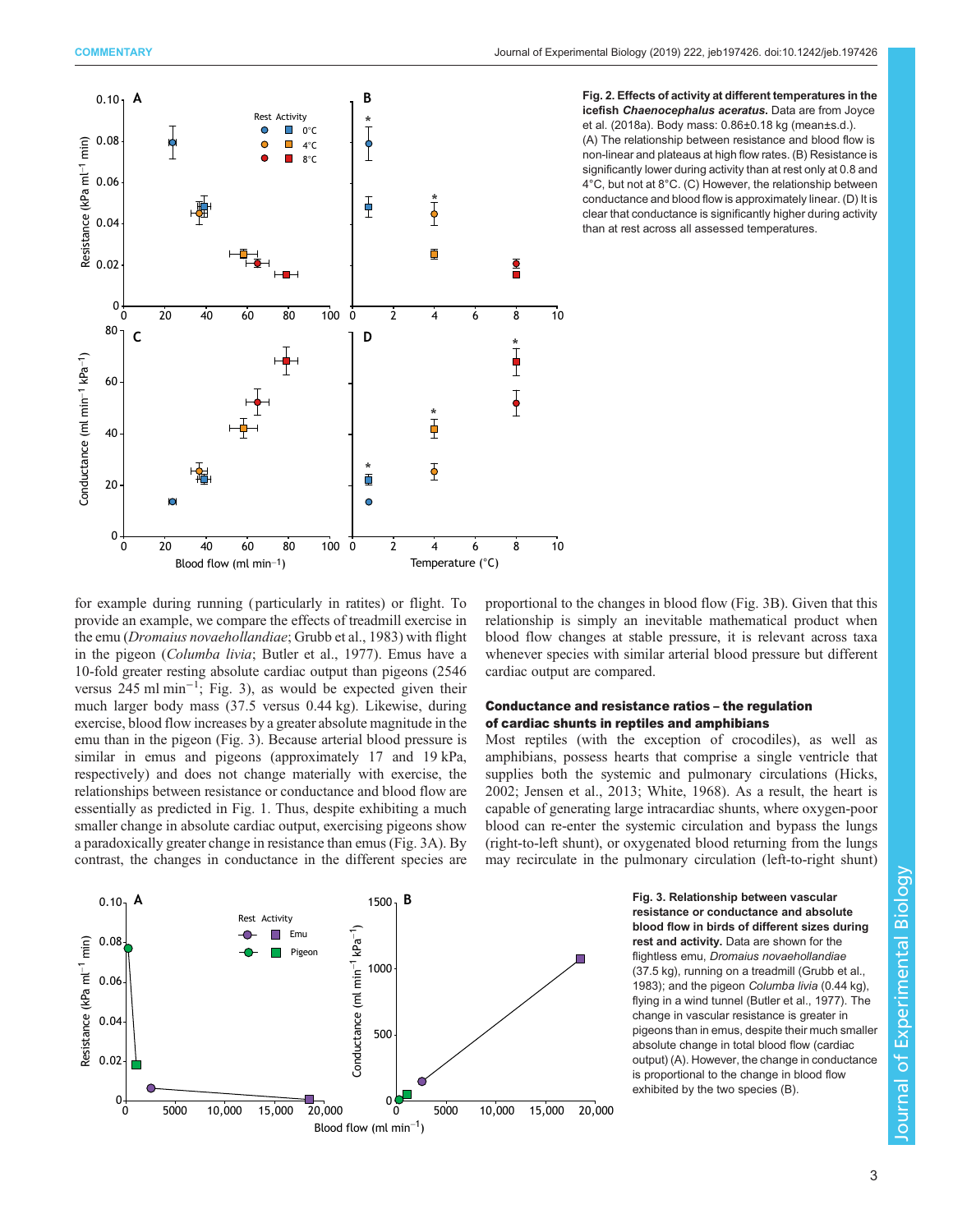[\(Joyce et al., 2016](#page-4-0); [Wang and Hicks, 1996; White, 1968\)](#page-4-0). The direction and magnitude of the intracardiac shunting are variable, but tightly regulated, and change predictably with the physiological state of an animal ([Hicks and Wang, 2012\)](#page-4-0). For example, during diving, aquatic species characteristically increase the right-to-left shunt [\(Lillywhite and Donald, 1989; Millen et al., 1964](#page-4-0); [White and](#page-4-0) [Ross, 1966; Joyce et al., 2018b\)](#page-4-0) to bypass the unventilated lungs. The pulmonary and systemic vascular tone are regulated by the autonomic nervous system and a suite of other endocrine and paracrine factors ([Filogonio et al., 2017; Hicks and Comeau, 1994](#page-4-0); [Joyce and Wang, 2014; Overgaard et al., 2002](#page-4-0); [Skovgaard et al.,](#page-4-0) [2005](#page-4-0)) that alter vascular tone and hence divert blood flow between the two circulations.

To graphically illustrate how the ratio of pulmonary and systemic resistance ( $R_{\text{pul}}/R_{\text{sys}}$ ) affects the cardiac shunt ratio – that is, the proportion of blood flow sent to the lungs  $(Q_{\text{pul}}/Q_{\text{sys}})$  – [Crossley](#page-4-0) [et al. \(1998\)](#page-4-0) plotted  $Q_{\text{pul}}/Q_{\text{sys}}$  against  $R_{\text{pul}}/R_{\text{sys}}$  using data from anaesthetised turtles (Trachemys scripta) ventilated with a range of hypoxic gas mixtures. These data (replotted in Fig. 4A), which have been independently replicated [\(Overgaard et al., 2002](#page-4-0)) and reproduced elsewhere ([Hicks and Wang, 2012](#page-4-0)), neatly illustrate how a high pulmonary resistance, relative to systemic resistance  $(R_{\text{pul}}/R_{\text{sys}})$  leads to a low relative pulmonary blood flow  $(Q_{\text{pul}}/Q_{\text{sys}})$ as a result of the hypoxic vasoconstriction of the pulmonary vasculature. However, it is confusing and difficult to reconcile why small changes in  $R_{\text{pul}}/R_{\text{sys}}$  at the low end of the spectrum (i.e. low baseline  $R_{\text{pul}}/R_{\text{sys}}$  result in huge changes in  $Q_{\text{pul}}/Q_{\text{sys}}$ , whereas  $Q_{\rm sys}/Q_{\rm sys}$  plateaus in the high range of  $R_{\rm pul}/R_{\rm sys}$ . To estimate how much of the variability in the cardiac shunts could be accounted for by  $R_{\text{pul}}/R_{\text{sys}}$ , [Overgaard and colleagues \(2002\)](#page-4-0) linearised a similar dataset (obtained by pharmacological manipulation of vascular tone in the same turtle species) in a double-log scale fitted to a power function. However, this somewhat convoluted method would not be necessary if conductance had been used instead. This is shown in Fig. 4B, where the data of [Crossley et al. \(1998\)](#page-4-0) have been replotted as a function of the ratio of pulmonary conductance to systemic conductance ( $G_{\text{pul}}/G_{\text{sys}}$ ) to yield a linear relationship ( $R^2=0.99$ ) that elegantly depicts how cardiac shunts are controlled by vascular tone in reptiles.

The above example is particularly striking because, in the anaesthetised turtles, hypoxia elicited a large decrease in pulmonary blood flow with no change in mean pulmonary arterial blood pressure [\(Crossley et al., 1998](#page-4-0)). Nevertheless, given the normal barostatic regulation of blood pressure in conscious reptiles (e.g. [Hagensen et al., 2010\)](#page-4-0), this appears generally applicable across the class. For example, during diving, it is well known that large changes in blood flow are accompanied by little or no change in arterial pressure ([Lillywhite and Donald, 1989; White and Ross,](#page-4-0) [1966\)](#page-4-0). In analysing data from rattlesnakes (Crotalus durissus), [Filogonio and colleagues \(2016\)](#page-4-0) were the first to report that  $Q_{\rm sys}/Q_{\rm sys}$  correlates linearly with  $G_{\rm pul}/G_{\rm sys}$  ( $R^2$ =0.82) in reptiles. Our side-by-side comparison of  $R_{\text{pul}}/R_{\text{sys}}$  and  $G_{\text{pul}}/G_{\text{sys}}$ demonstrates clearly why the latter produces a simpler and more intuitive illustration that is easier to analyse using linear models that, we contend, should be more widely adopted in cardiovascular studies on reptiles and amphibians. More generally, this principle probably holds true whenever blood flow through two vascular beds (or circulations) is compared within an organism.

## Concluding remarks

We have demonstrated that, when comparing the effects of a change in activity at different temperatures or in different species (especially those with different body masses), the outcome of the analysis is sensitive to the choice between resistance and conductance. We hasten to add that, when simple pairwise analyses are made, the difference is ostensibly less important. For example, in the icefish case, if individual paired *t*-tests were performed to compare rest with activity at 8°C only, it would yield essentially the same, highly significant change  $(P<0.01)$  for both resistance and conductance. However, we argue that this would not be the immediate, or most appropriate, choice for the original two-factor (temperature and exercise) analysis. Furthermore, this would not circumvent the issue that the numerical change in resistance outwardly appears dramatically attenuated at 8°C in comparison with that at lower temperatures ([Fig. 2B](#page-2-0)).

It is commonplace to represent changes in resistance or flow in relative terms (e.g. percentage change), especially when blood flow is measured in arbitrary units (i.e. by Doppler crystals without calibration). However, when discussed in relation to the change in flow, it is inappropriate to calculate a percentage change in a variable that changes non-linearly [\(Lautt, 1989\)](#page-4-0). Thus, even in pairwise analysis, it is recommended that conductance is employed when flow changes more than pressure.

We caution that each experiment or dataset requires its own consideration. If the endpoint variable is blood flow or oxygen delivery, as we have primarily considered herein, conductance is the best choice for use in linear statistics. When both blood flow and pressure change in synchrony, it might be immaterial which is selected. However, in more-sophisticated analyses when the changes in resistance or conductance are compared between



 **B** Fig. 4. Relationship between the ratio of pulmonary to systemic vascular resistance or conductance and shunt blood-flow ratio in turtles. Data are from [Crossley et al. \(1998\).](#page-4-0)  $\dot{Q}_{\text{pul}}$ , pulmonary blood flow;  $\dot{Q}_{\text{sys}}$ , systemic blood flow;  $R_{\text{pul}}$ , pulmonary resistance;  $R_{\text{sys}}$ , systemic resistance;  $G_{\text{pub}}$ , pulmonary conductance;  $G_{sys}$ , systemic conductance. (A) The curvilinear relationship between  $R_{\text{pul}}/R_{\text{sys}}$  and  $\dot{Q}_{\text{pul}}/\dot{Q}_{\text{sys}}$ . (B) The linear relationship between  $G_{\text{pul}}/G_{\text{sys}}$  and  $\dot{Q}_{\text{pul}}/\dot{Q}_{\text{sys}}$ .